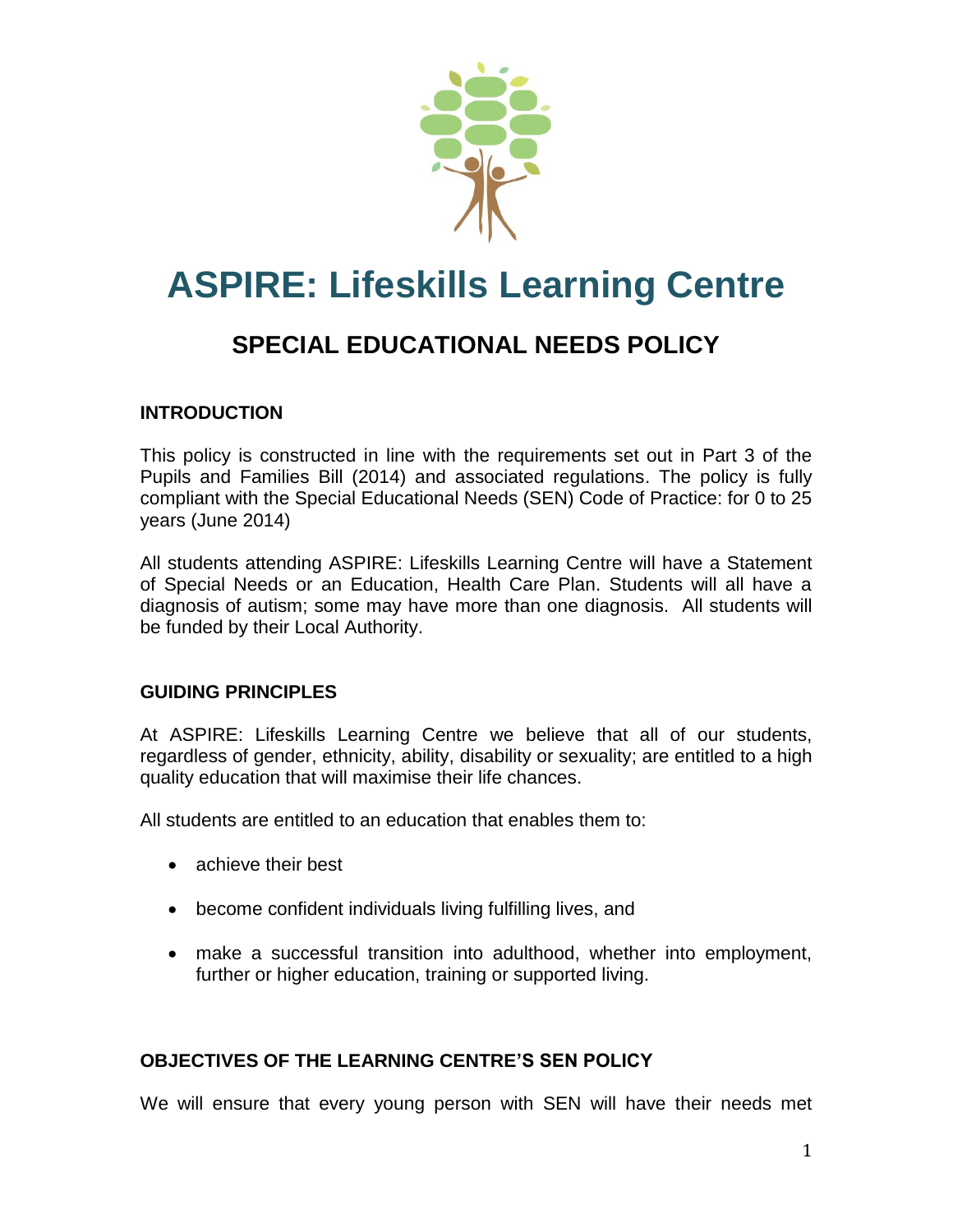through a rigorous programme of identification, assessment, planning and support.

To achieve this:

- The views of the students will be sought and taken into account
- $\cdot$  Our parents have a vital role to play in supporting their child's education
- Our students will be offered full access to a broad, balanced and relevant education, including an appropriate curriculum
- The Learning Centre will manage its resources to ensure all students' needs are met
- Provision and progress for our students will be monitored and reviewed regularly by the SLT
- The Learning Centre will involve outside agencies when appropriate
- Education, Health & Care Plans will be reviewed regularly in line with regulations
- Appropriate training will be provided for those involved in the implementation of the policy.

## **HOW THE POLICY WILL CONTRIBUTE TO MEETING THE OBJECTIVES**

The effectiveness and appropriateness of the policy will be continuously monitored by the SLT. The use of resources, identification, programme planning, effectiveness and quality of individual planning, student progress, student participation, parents as partners, statutory reviews, the identification of training needs and the use made of support services will be monitored and evaluated regularly.

In addition, the Learning Centre will annually undertake a self-evaluation of the effectiveness of its policy in order to both update the policy and to plan further improvements and development.

#### **THE ARRANGEMENTS THAT HAVE BEEN MADE FOR COORDINATING THE PROVISION OF EDUCATION FOR STUDENTS WITH SEN AT ASPIRE: LIFESKILLS LEARNING CENTRE**

The Learning Centre's provision for students with SEN will be coordinated by the Lead for SEN. They will meet regularly with visiting specialists (such as Speech and Language Therapists, Occupational Therapists) to discuss interventions and the progress of individual students. This information will be fed back to the Learning Centre staff team in regular meetings - to discuss the support and interventions for each student. Where necessary their Individual Support Plan (ISP), Individual Learning Plan (ILP) Risk Assessments and/or student one-page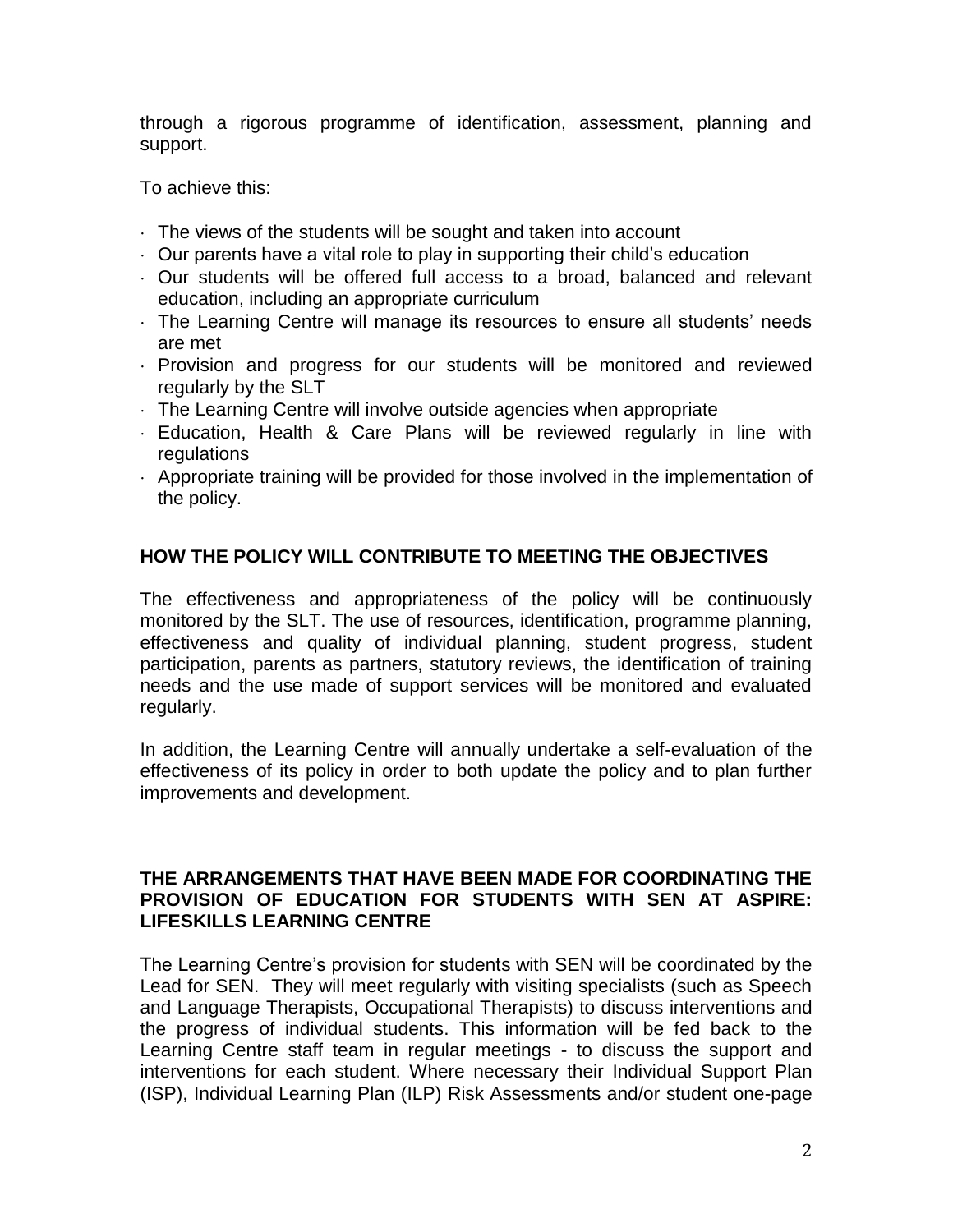profile are updated after the meeting.

The Learning Centre seeks to comply with the 2010 Discrimination and Disability Act and each year will carry out a review of practice and produce a Disability Discrimination (DDA) plan.

#### **IDENTIFICATION, ASSESSMENT AND PROVISION FOR ALL STUDENTS WITH SPECIAL EDUCATIONAL NEEDS**

All staff at the Learning Centre are responsible and accountable for the progress and development of all the students. Where a student is not making adequate progress, the staff team, parents and visiting specialists will collaborate on problem-solving, planning support and teaching strategies for individual students. High quality teaching, differentiated for individual students, is the first step in our Learning Centre's response to students.

The identification of SEN will be built into the Learning Centre's overall approach to monitoring the progress and development of all pupils.

#### **ONE PAGE STUDENT PROFILE**

These provide a summary of the initial assessment showing the young person's strengths and areas for development, broken down into different areas of functioning including academic, social communication, independence and emotional regulation.

#### **MEETING TO REVIEW PROGRESS**

These are held termly and may be combined with an annual review or LAC. At the progress meeting we celebrate achievements, evaluate progress and recommend targets for any areas for development.

#### **COLLABORATION WITH PARENTS**

All parents are invited in to the Learning Centre within the first few months after the young person has been admitted, for the initial assessment meeting. Here information from the base line assessment and views about how the young person is settling in are shared. Ways forward and targets for the term are agreed and achievements are celebrated.

There are termly parent review days where parents can meet with the class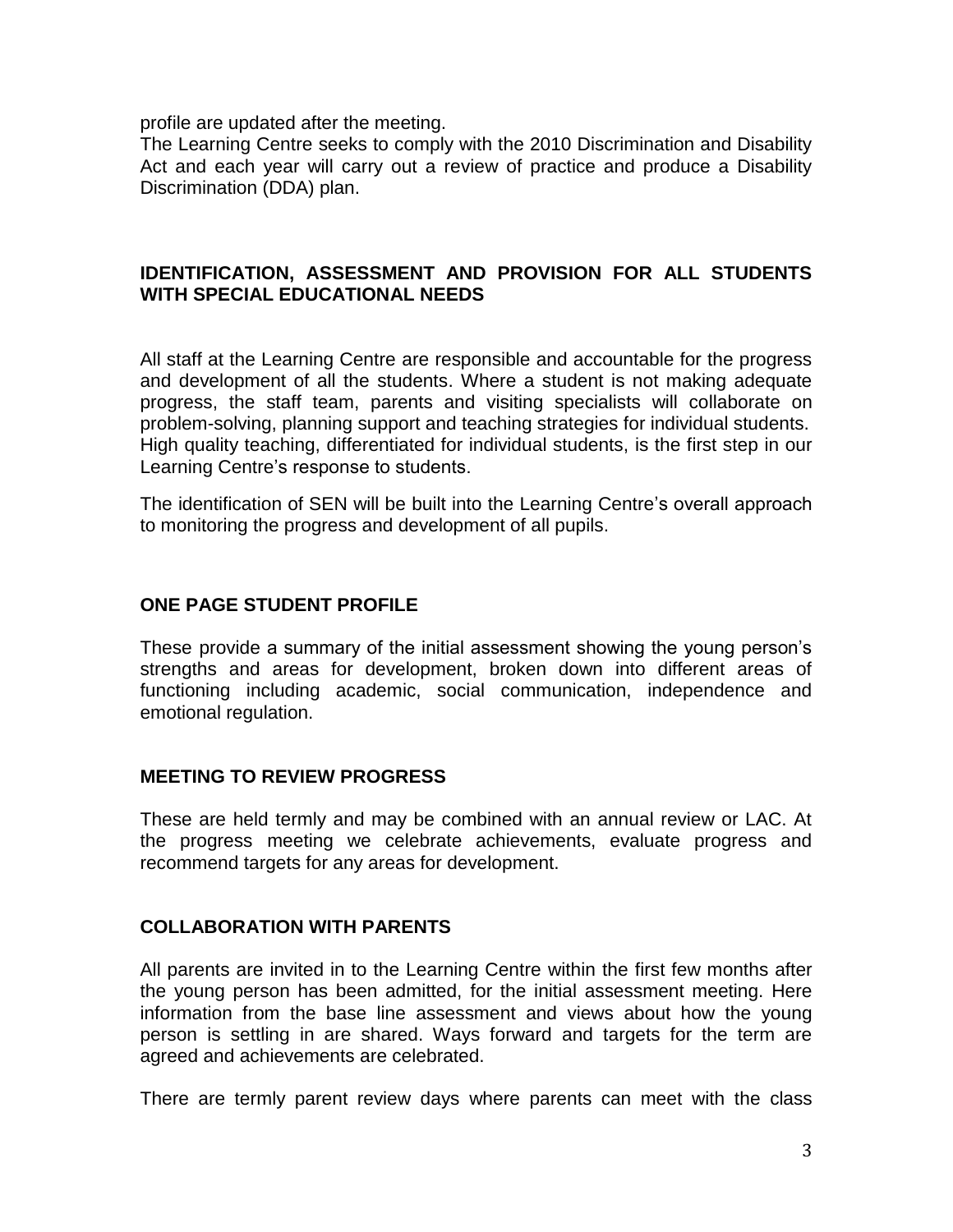teams and the SLT to discuss outcomes and next steps. Each student has an Annual review and for some there is the six monthly LAC or CIN review. In addition to these formal meetings parents can contact the Learning Centre at any time to raise issues or to arrange a meeting with key staff.

Clear communication with parents and carers is essential to our students; and families are asked which method of keeping in touch they would prefer. All students have a home/school book which goes from the Learning Centre to the home, so that all parties receive clear information about how the young person is progressing in each area of their lives. Learning Centre staff are also happy to make contact by email or telephone.

# **INDIVIDUAL LEARNING PLAN**

A student's Individual Learning Plan is the cornerstone of the personalised educational programme tailored to meet the specific needs of an individual student. The plan will identify the student's strengths and interests (and targets to build on these) as well as targets for development to minimise any areas of difficulty. The plan therefore focuses on those areas of functioning that, with further assistance, will most benefit the student. The plan recognises the student's individual learning style and therefore focuses not only on what should be taught but also on how it should be taught. Rather than having a predetermined timetable our Learning Centre offers a range of opportunities for students. The curriculum and timetable is adapted according to the opportunities that best meet the learner's interests and needs.

# **LEARNING JOURNALS**

All students have a Learning Journal that contains evidence of achievement of key milestones. The evidence may be a piece of work or a photo with the date and objective.

# **PROGRESS REPORT**

This report provides a brief highlight of what's working well and action plan to address areas not working so well. The report also clearly presents progress against targets agreed in the Individual Learning Plan. Each student's progress (as opposed to achievement) is RAG rated (Red, Amber, Green) so parents can easily see how their child is progressing. For example green is expected progress or above, amber is some progress but less than expected, red is little or no progress. Progress is discussed at termly progress meetings. The report for the annual review is more detailed and includes the overview of progress over the year in all areas.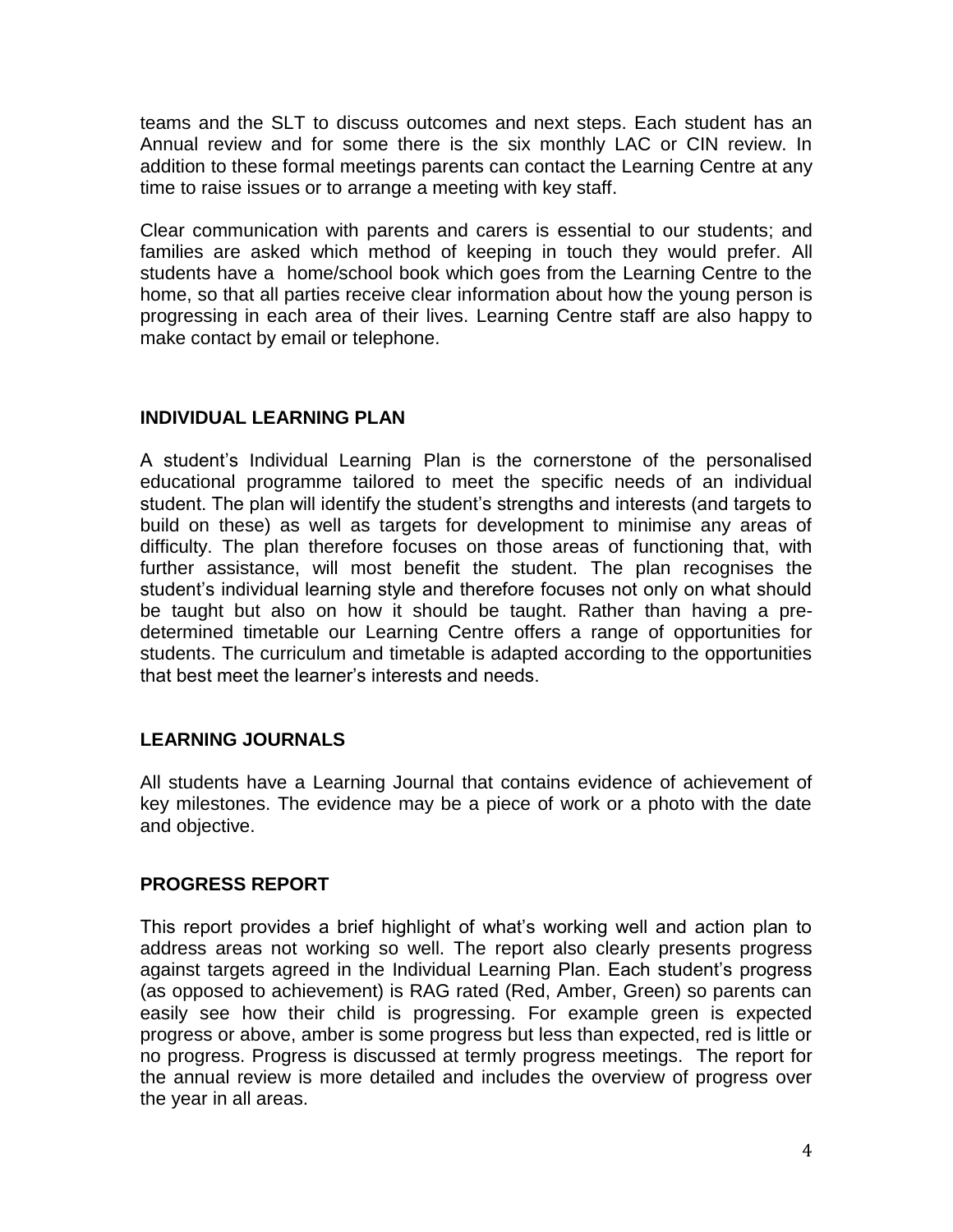The Lead for SEN ensures that those teaching or working with the young person are aware of their needs and have arrangements in place to meet them. The Learning Centre will ensure that staff monitor and review the student's progress during the course of a year. Formal reviews of the EHC plan will take place at least annually. If a student's SEN change, the Local Authority will be informed and will arrange to hold a review as soon as possible to ensure that provision specified in the EHC plan is appropriate.

## **ACCESS TO THE CURRICULUM**

We expect our staff team to set high expectations for every student and aim to teach them a broad, balanced and relevant curriculum, whatever their prior attainment. Staff will use appropriate assessment to set targets which are challenging but achievable. Lessons are planned to address potential areas of difficulty and to ensure that there are no barriers to every student achieving. In many cases, such planning will mean that our students will be able to study a varied and stimulating curriculum. Potential areas of difficulty will be identified and addressed at the outset of work.

We make every effort to make adaptations to the curriculum, teaching and the learning environment to meet the needs of individual students; and, where appropriate, as part of the planning for the student we provide access to ancillary aids and assistive technology.

# **PREPARING FOR ADULTHOOD (TRANSITION)**

We help our students to start planning for their future adult life as early as possible, and by Year 9 at the latest. Our aim is to support our students to go on to achieve the best possible outcomes in employment, independent living and participating in society. This could include, for example:

- $\cdot$   $\Box$  Including preparation for adulthood in the planning meetings with students and parents at an early stage (and particularly from Year 9)
- $\cdot$   $\Box$  Ensuring that career advice and information provides high aspirations and a wide range of options for students
- $\cdot$   $\Box$  Helping students and parents understand and explore how the support they receive in the Learning Centre will change as they move into different settings; and what support they are likely to need to achieve their ambitions.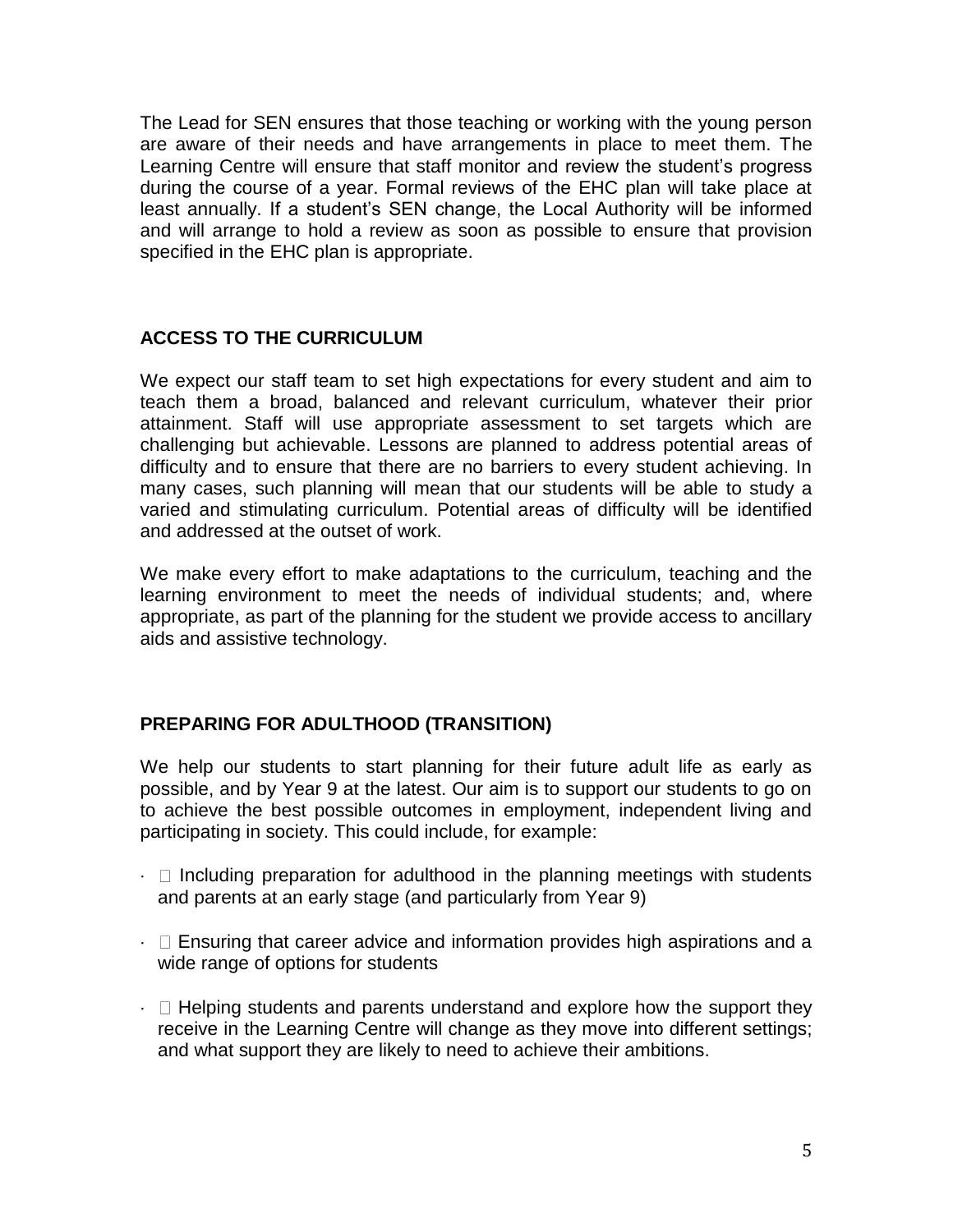We have specific duties to prepare young people with EHC Plans for the transition to adulthood, as set out in Chapter 7 of the SEN Code of Practice. The review of an EHC Plan in Year 9 builds on previous reviews and existing plans. It will allow time for the commissioning of any necessary provision and support to take place. Planning will build on action that has already been agreed with the student and will inform decisions about the next stage of education - specifically choices about what qualifications or programmes of study would be most appropriate, the range of post-16 options which may be available and the longer term outcomes that the young person wants to achieve in their adult life.

## **EVALUATING THE SUCCESS OF THE EDUCATION WHICH IS PROVIDED AT ASPIRE: LIFESKILLS LEARNING CENTRE**

We publish information on our website about the implementation of the Special Educational Needs policy. The information published is updated annually and any changes to the information occurring during the year will be updated as soon as possible. The information required is set out in the Special Educational Needs and Disability Regulations 2014

As stated previously, the Learning Centre will continuously monitor and evaluate the working of the SEN policy, gathering information on the following aspects;

- $\cdot$  The level of support students received and the amount of progress they make
- $\cdot$  The 'value-added' data of student progress
- The success of resources
- The impact of training and new approaches to meeting needs
- $\cdot$  The identification of training needs
- The impact and outcomes of the review process
- The development of student participation
- $\cdot$  Relationships with parents
- The success of involvement of outside agencies
- The success of liaison with other schools.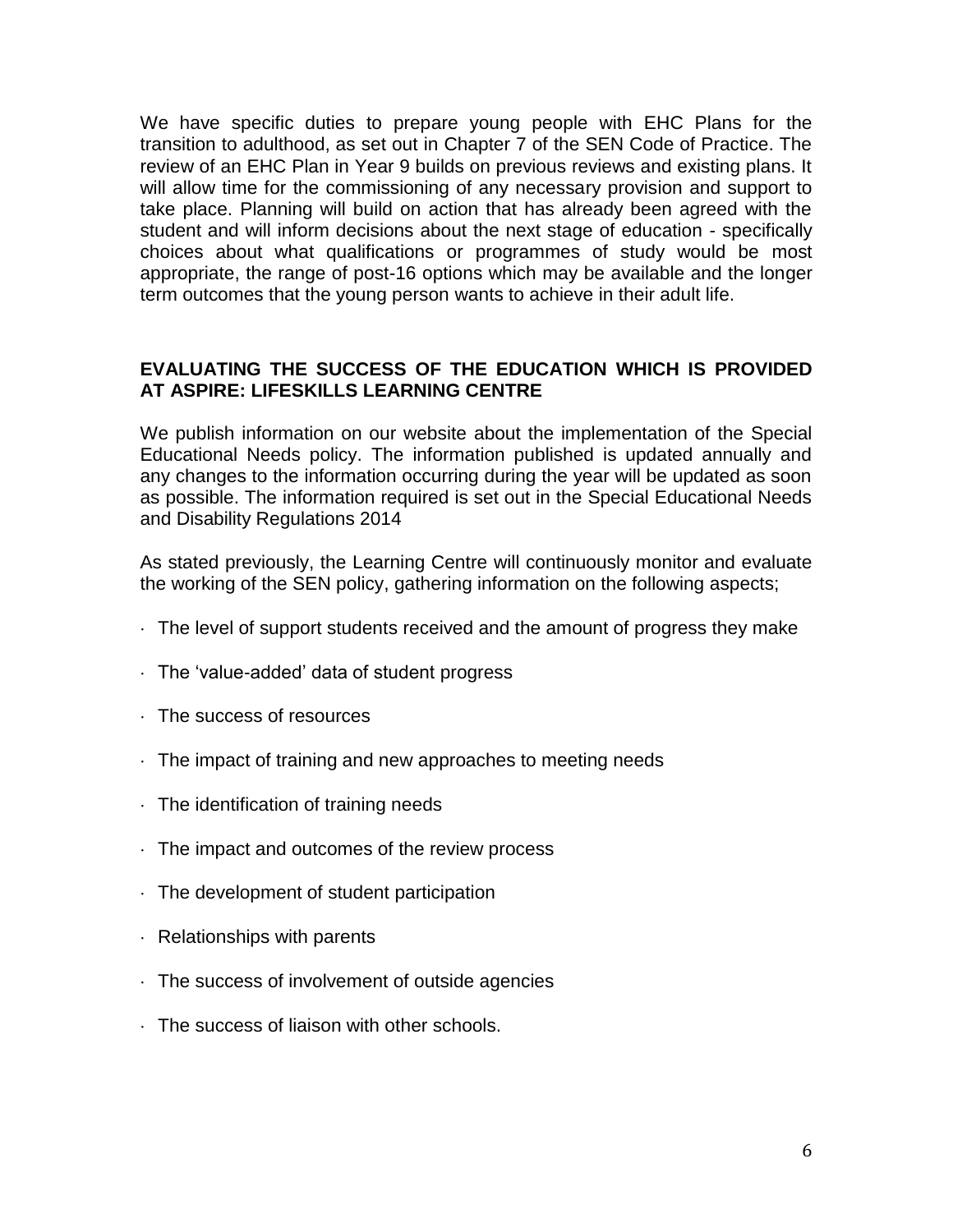Any complaints from parents concerning the provision made at the Learning Centre should be made through the Learning Centre's Complaints Procedures as set out on the Learning Centre's website.

# **ARRANGEMENTS FOR PROFESSIONAL DEVELOPMENT FOR ALL STAFF**

The professional development of all staff is ongoing and continuous. A wide range of training opportunities is provided which includes:

- Skill sharing and the demonstration of teaching techniques and strategies organised within the Learning Centre
- Professional development sessions and one-off sessions on relevant subjects provided by SEN specialists
- Attendance at courses offered by external providers, accredited and nonaccredited, as part of the Learning Centre's Performance Appraisal process
- Other courses which are relevant to the work being undertaken. This can be generated by staff interest or can be undertaken at the request of the Learning Centre.

# **THE ROLE PLAYED BY PARENTS**

All parents and carers are considered to be our partners. They will be supported so as to be able and empowered to:

- Recognise and fulfil their responsibilities as parents and play an active and valued role in their child's education
- $\cdot$  Have knowledge of their child's entitlement
- Make their views known about how their child is educated
- Have access to information, advice and support during assessment, and any related decision-making processes about special educational provision.

To make communications effective staff will:

 Acknowledge and draw on parental knowledge and expertise in relation to their child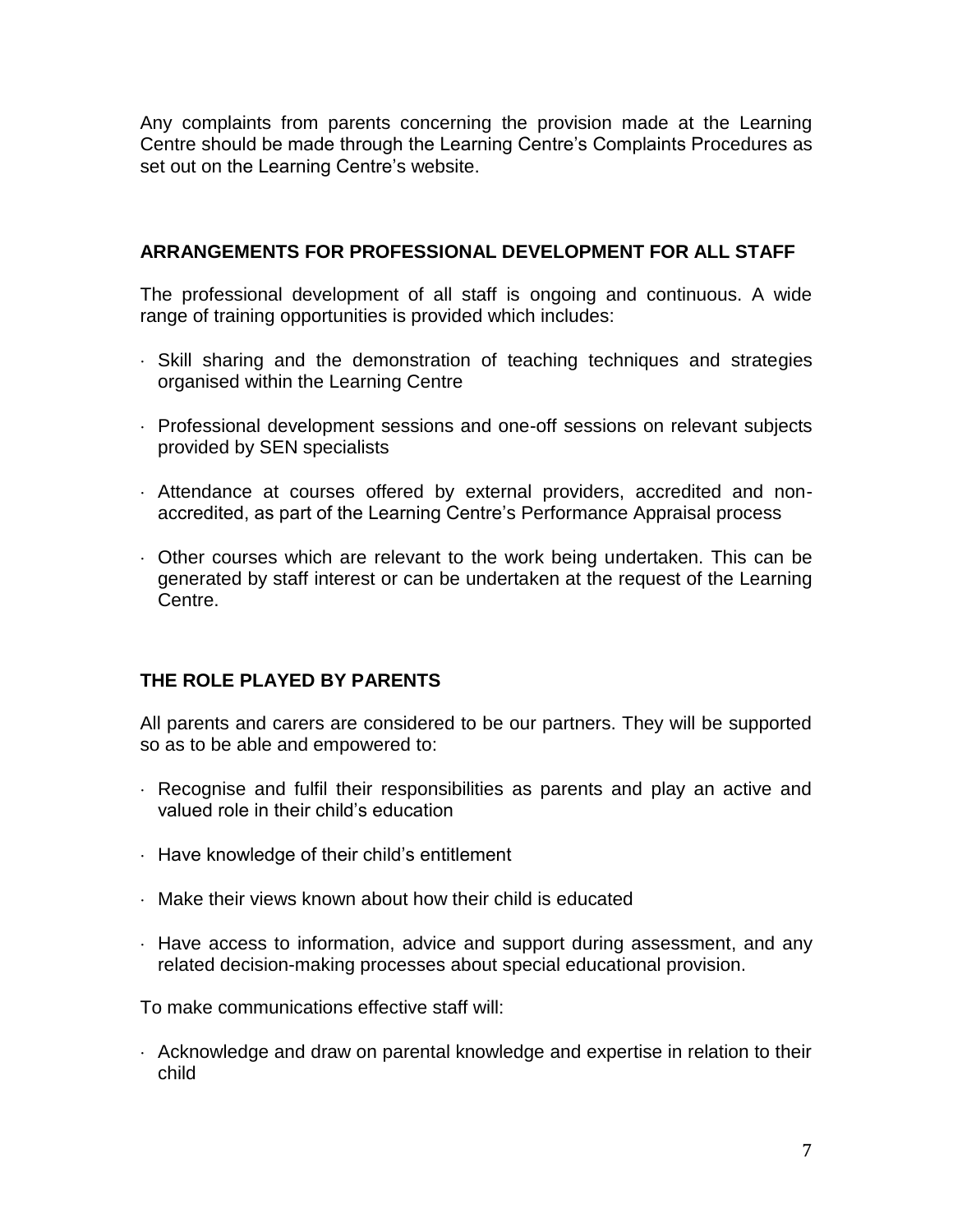- $\cdot$  Focus on the student's strengths as well as areas of additional need
- Recognise the personal and emotional investment of parents and be aware of their feelings
- Ensure that parents understand procedures, are aware of how to access support in preparing their contributions, and are given documents to be discussed well before meetings
- Respect the validity of differing perspectives and seek constructive ways of reconciling different viewpoints
- $\cdot$  Respect the differing needs parents themselves may have, such as a disability, or communication and linguistic barriers
- Recognise the need for flexibility in the timing and structure of meetings

## **INVOLVEMENT OF STUDENTS**

The student's views will always be ascertained, but this may not be through direct discussion with them. Students will be enabled/encouraged to participate in all decision-making processes in education, including the setting of learning targets and contributing to personal plans, contributions to the assessment of their needs and termly reviews and transition meetings. They need to be part of the process, to know that they are listened to and that their views are valued

#### **EQUAL OPPORTUNITIES**

All students have the right to an inclusive education that offers excellence and choice. Teaching approaches and resources will enable all students to have equal opportunities to be included in the Learning Centre regardless of their culture, gender or religion**.**